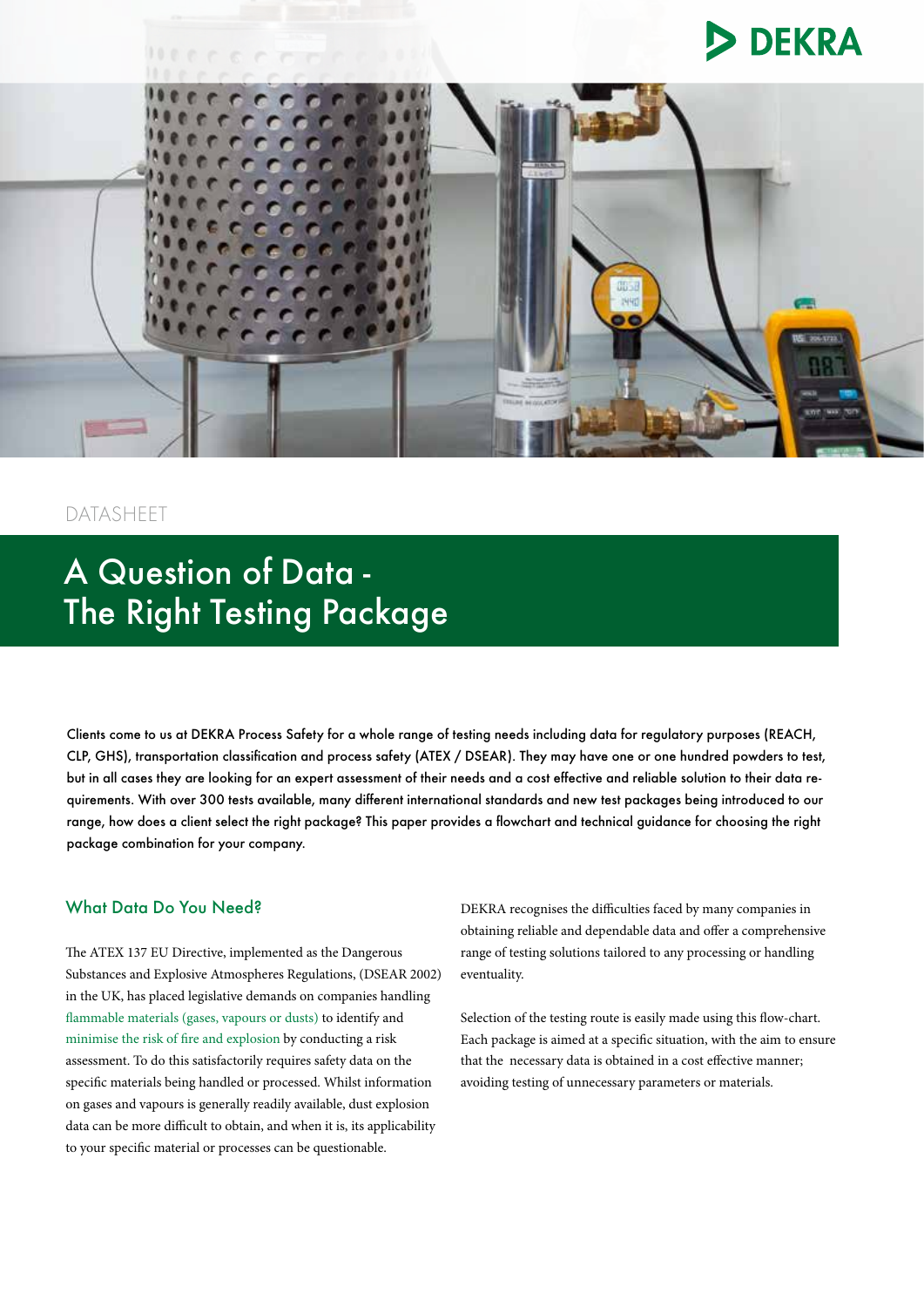## Selection Flow Chart



#### DEKRA Process Safety Advisory Service

For companies who need to address [dust explosion hazards](http://www.dekra-process-safety.co.uk/process-safety-consulting/dust-fire-and-explosion-hazards) for the first time or are unfamiliar with the wide range of tests available, the DEKRA Process Safety Advisory Service offers expert guidance on the approach they should take. This service is FREE to all our clients and can help tailor a test programme to your specific needs. In certain circumstances, we can also arrange for one of our technical team to visit your site to discuss your needs & offer this complimentary service. It also forms the foundation for identifying which test packages are suitable for your data needs.

#### Vali-Data Package

In situations where dust explosion data already exists, it is important to ensure that it is valid and relevant to the processing situation. Some of the conditions in which you might challenge the validity of your data are where:

- > Old data exists has the test method changed? Is the original test method still valid?
- > The data source is unknown or dubious
- > Data has been extracted solely from literature
- > Significant variations in particle nature have occurred due to changes in processing methods or supplier. This will include composition, impurity profile, moisture content, particle size and / or particle shape / morphology.

The data validation package aims to critically review your existing data and identify whether it remains valid. Statements of validity can be prepared or, where applicable, re-testing can be undertaken at significantly reduced cost.

#### CTL\* Expert Material Assesment

When you are processing many powders, the potential for testing costs to spiral creates a real concern. Our [Process Safety Specialists](http://www.dekra-process-safety.co.uk/process-safety-academy) can undertake a material audit to assist you in selecting specific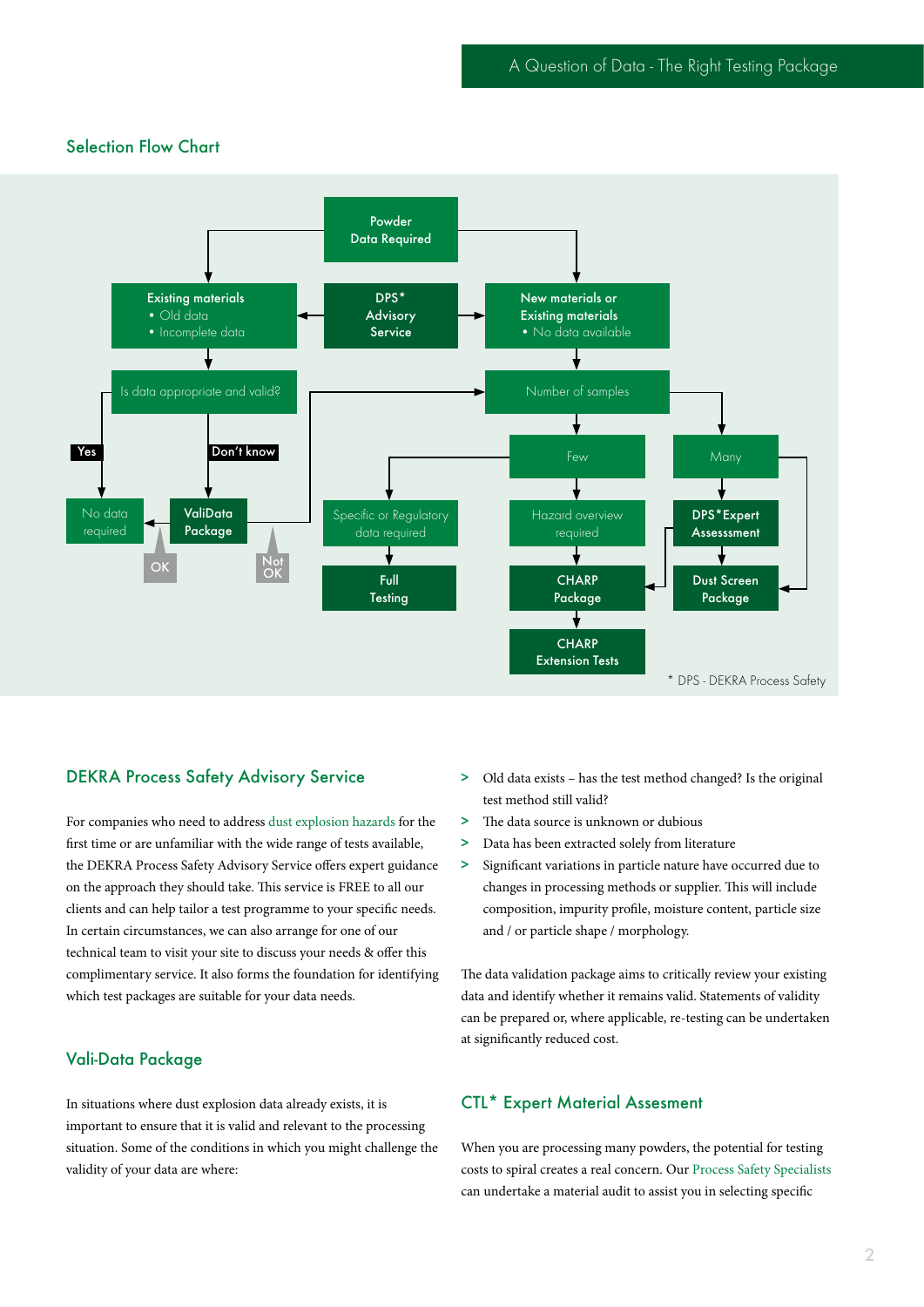

powders from your range for analysis. This will consiåder your specific processing conditions and identify only those tests needed to support your basis of safety. Our specialists will assess:

- > Your full powder portfolio to identify non-flammable materials, generic groups where selective testing can be applied and materials where adequate data exists
- > Your specific processing conditions to identify which tests are required to satisfy the needs of your operational basis of safety.

This assessment goes much further than the Advisory Service as it provides you with consultancy expertise to derive a "manageable" list of materials and tests that are essential for the basis of safety employed. The emphasis is placed on identifying & eliminating products and tests which are not required. This can appreciably reduce the scope (& hence cost) of a testing program and can prove an investment for companies with large powder portfolios.

## Chilworth Hazard & Risk Profile (CHARP™)

In situations where an overview of a wide range of material properties is required, the award-winning Chilworth Hazard and Risk Profile (CHARP) package is a highly cost-effective mechanism for screening. Whilst not providing absolute results as achieved with a full test protocol, the package does provide screening for seven key [areas of hazard.](http://www.dekra-process-safety.co.uk/process-safety-consulting/hazardous-area-classification) This package is ideally suited to when several materials require a hazard overview as potential for identifying worst-case materials.

## **DustScreen**

Where many materials are processed in a common plant and the safety system needs to be based on the properties of the worst case, DustScreen is the ideal solution. The parameters required for the agreed basis of safety are identified and a screening series of tests are performed, increasing in sensitivity to identify the worst-case result. Only those powders that fail at the first screening level undergo further testing keeping costs to a minimum whilst providing cost effective data on high risk materials.

#### Full Testing Package

Where only a few materials are under consideration or multiple materials are used but are handled in different areas of plant with corresponding different basis of safety, full testing is needed. This also applies to materials which are being tested for Material Safety Data Sheets (MSDS) or for other regulatory purposes. DEKRA Process Safety offers a comprehensive range of tests using international standards embracing all areas of dust explosion, electrostatic and thermal stability hazards.



## DEKRA's Global Testing Capabilities

DEKRA Process Safety has been a principal provider of specialist services for the prevention and control of fires, explosions, and accidental chemical releases in the chemical and process industries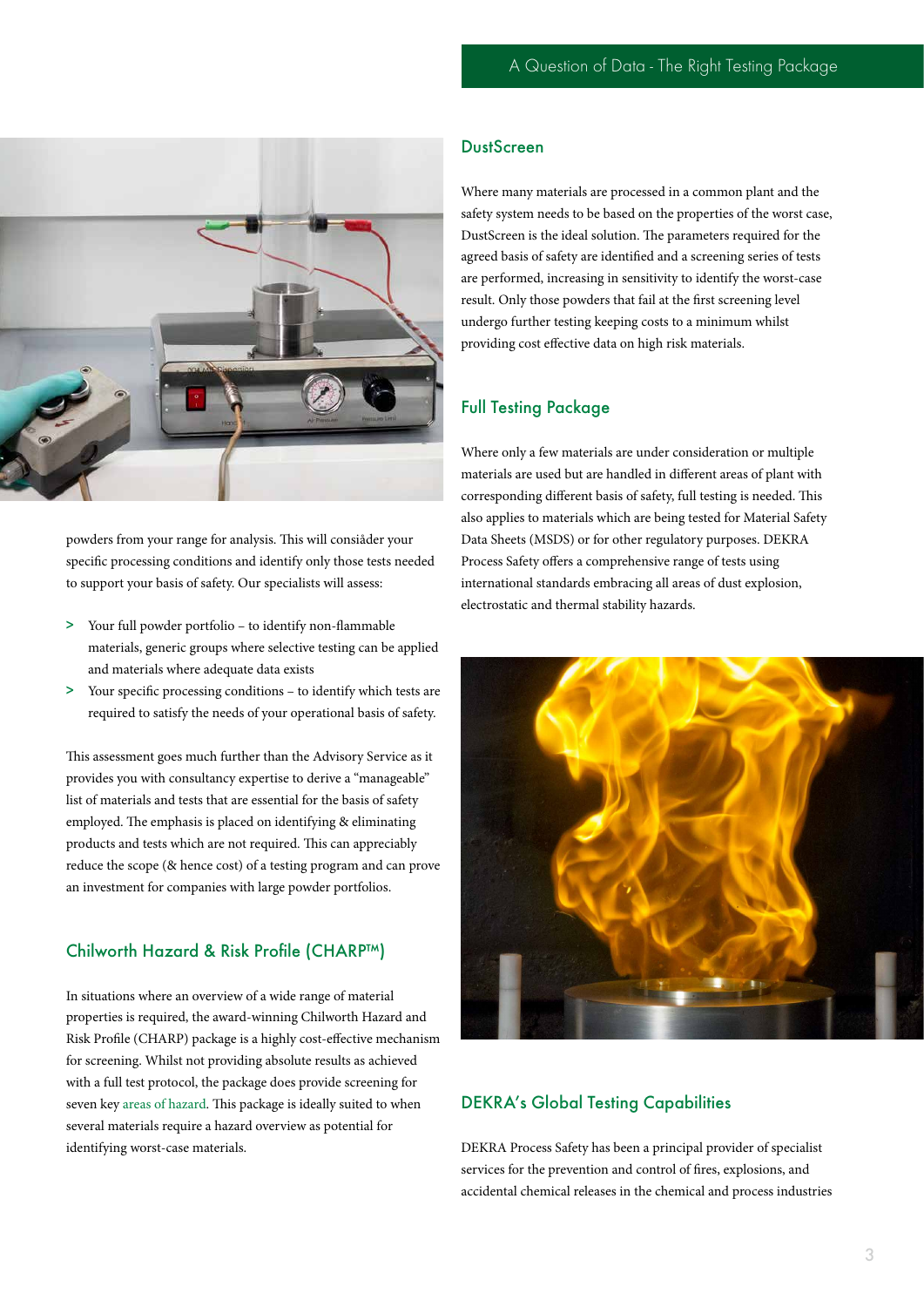since 1986. The safe operation of facilities in chemical and process industries requires solid safety management programs and systems, proficiency (competency, know-how, experience) among the staff and a culture that encourages excellence in process safety practice. Of course, management systems created and skills developed need to be suitable and correctly applied. They also need to be monitored and must be embedded and sustainable in the long term. Doing these things well will create process safety excellence and generate wealth for all stakeholders involved. Through our consulting and training services, and laboratory testing facilities in North America, Europe, and Asia Pacific, we have been helping our clients achieve process safety excellence.

DEKRA Process Safety has state of the art ISO 17025 and GLP accredited dust explosion, gas and vapor flammability, and electrostatic testing laboratories and specialist facilities for the evaluation of thermal runaway reactions and energetic materials (pyrotechnics, propellants, explosives).

We hope that you have found this guide informative and helped broaden your understanding of how we help our customers select the most appropriate packages for their needs. For more details on our data selection services, or any of our other products, please get in touch using the information below.

#### Would you like to get more information?

[Contact Us](http://www.dekra-process-safety.co.uk/contact)